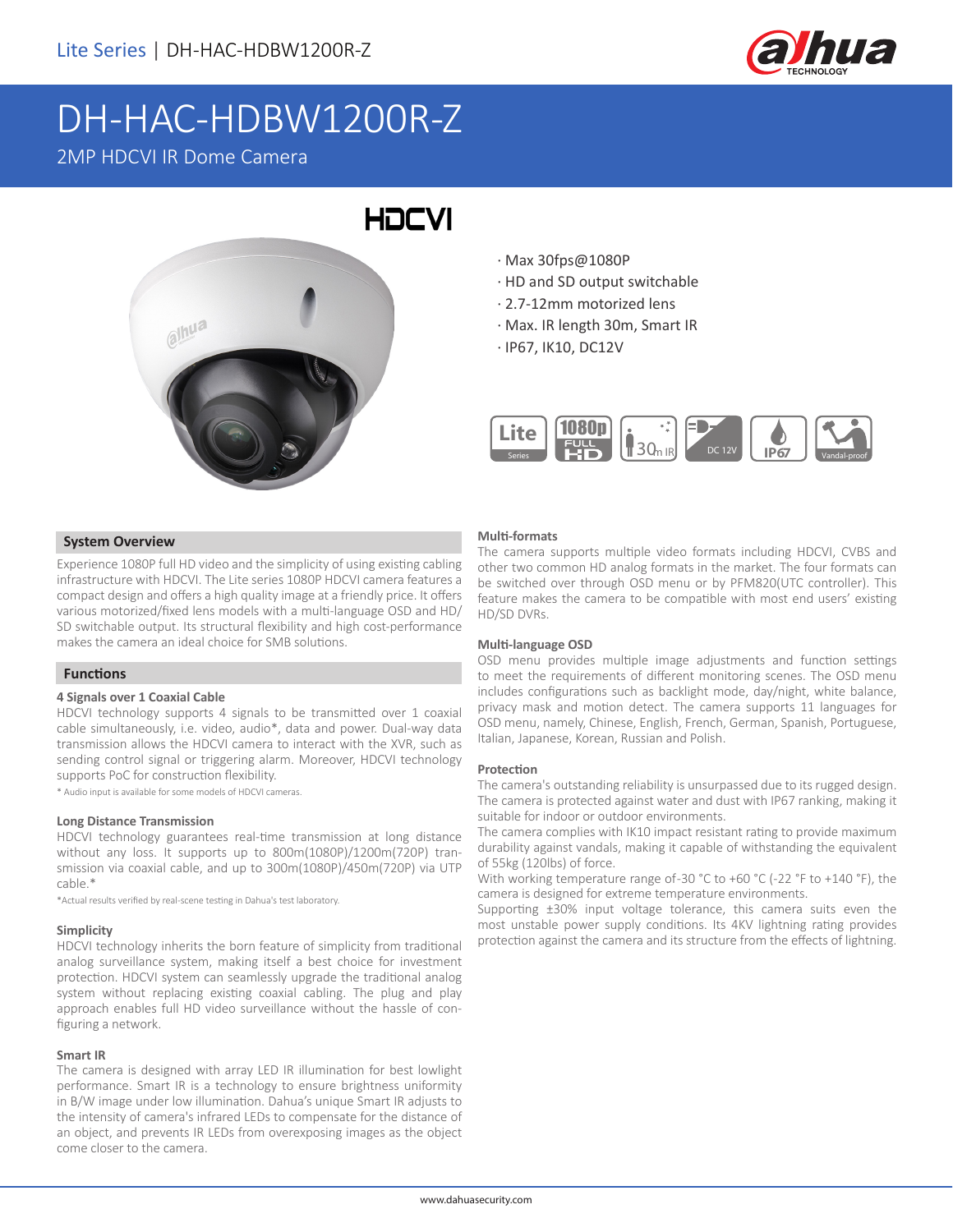# Lite Series | DH-HAC-HDBW1200R-Z

# **Technical Specification**

# Camera

| Image Sensor             | 1/2.7" CMOS                                 |
|--------------------------|---------------------------------------------|
| <b>Effective Pixels</b>  | 1920(H)×1080(V), 2MP                        |
| <b>Scanning System</b>   | Progressive                                 |
| Electronic Shutter Speed | PAL: 1/25~1/100000s<br>NTSC: 1/30~1/100000s |
| Minimum Illumination     | 0.02Lux/F1.8, 30IRE, OLux IR on             |
| S/N Ratio                | More than 65dB                              |
| <b>IR Distance</b>       | Up to 30m (98feet)                          |
| IR On/Off Control        | Auto / Manual                               |
| <b>IR LEDS</b>           | $\overline{2}$                              |
| Lens                     |                                             |
| Lens Type                | Motorized lens / Fixed iris                 |
| Mount Type               | Board-in                                    |
| Focal Length             | $2.7 - 12$ mm                               |
| Max Aperture             | F1.8                                        |
| Angle of View            | H: 106°~33°                                 |
| <b>Focus Control</b>     | Motorized                                   |
| Close Focus Distance     | 200mm<br>7.87"                              |

## DORI Distance

Note: The DORI distance is a "general proximity" of distance which makes it easy to pinpoint the right camera for your needs. The DORI distance is calculated based on sensor specification and lab test result according to EN 62676-4 which defines the criteria for Detect, Observe, Recognize and Identify respectively.

|           | <b>DORI</b><br>Definition | <b>Distance</b> |             |
|-----------|---------------------------|-----------------|-------------|
|           |                           | Wide            | Tele        |
| Detect    | $25px/m$ ( $8px/ft$ )     | 45m(148ft)      | 132m(433ft) |
| Observe   | 63px/m (19px/ft)          | 18m(59ft)       | 53m(174ft)  |
| Recognize | 125px/m (38px/ft)         | 9m(30ft)        | 26m(85ft)   |
| Identify  | 250px/m (76px/ft)         | 5m(15ft)        | 13m(43ft)   |

## Pan / Tilt / Rotation

| Pan/Tilt/Rotation | Pan: $0^{\circ} \approx 355^{\circ}$<br>Tilt: $0^{\circ} \approx 75^{\circ}$<br>Rotation: $0^\circ \approx 355^\circ$ |
|-------------------|-----------------------------------------------------------------------------------------------------------------------|
| Video             |                                                                                                                       |
| Resolution        | 1080P (1920×1080)                                                                                                     |
| Frame Rate        | 25/30fps@1080P, 25/30/50/60fps@720P                                                                                   |
| Video Output      | 1-channel BNC high definition video output / CVBS<br>video output (Can switch)                                        |
| Day/Night         | Auto (ICR) / Manual                                                                                                   |
| OSD Menu          | Multi-language                                                                                                        |

| <b>BLC Mode</b>                           | BLC / HLC / DWDR                                                                                                                  |
|-------------------------------------------|-----------------------------------------------------------------------------------------------------------------------------------|
| <b>WDR</b>                                | <b>DWDR</b>                                                                                                                       |
| Gain Control                              | AGC.                                                                                                                              |
| Noise Reduction                           | 2D                                                                                                                                |
| <b>White Balance</b>                      | Auto / Manual                                                                                                                     |
| Smart IR                                  | Auto / Manual                                                                                                                     |
| Certifications                            |                                                                                                                                   |
| Certifications                            | CE (EN55032, EN55024, EN50130-4)<br>FCC (CFR 47 FCC Part 15 subpartB, ANSI C63.4-2014)<br>UL (UL60950-1+CAN/CSA C22.2 No.60950-1) |
| Interface                                 |                                                                                                                                   |
| Audio Interface                           | N/A                                                                                                                               |
| Felectrical                               |                                                                                                                                   |
| Power Supply                              | 12V DC +30%                                                                                                                       |
| Power Consumption                         | Max 6.3W (12V DC, IR on)                                                                                                          |
| Environmental                             |                                                                                                                                   |
| <b>Operating Conditions</b>               | -30°C ~ +60°C (-22°F ~ +140°F) / Less than 95% RH<br>* Start up should be done at above-30°C (-22°F)                              |
| <b>Storage Conditions</b>                 | -30°C ~ +60°C (-22°F ~ +140°F) / Less than 95% RH                                                                                 |
| Ingress Protection & Vandal<br>Resistance | IP67 & IK10                                                                                                                       |
| Construction                              |                                                                                                                                   |
| Casing                                    | Aluminium                                                                                                                         |
| Dimensions                                | Φ122mm×88.9mm (Φ4.8"×3.5")                                                                                                        |
| Net Weight                                | 0.47kg (1.04lb)                                                                                                                   |
| <b>Gross Weight</b>                       | 0.62kg (1.37lb)                                                                                                                   |